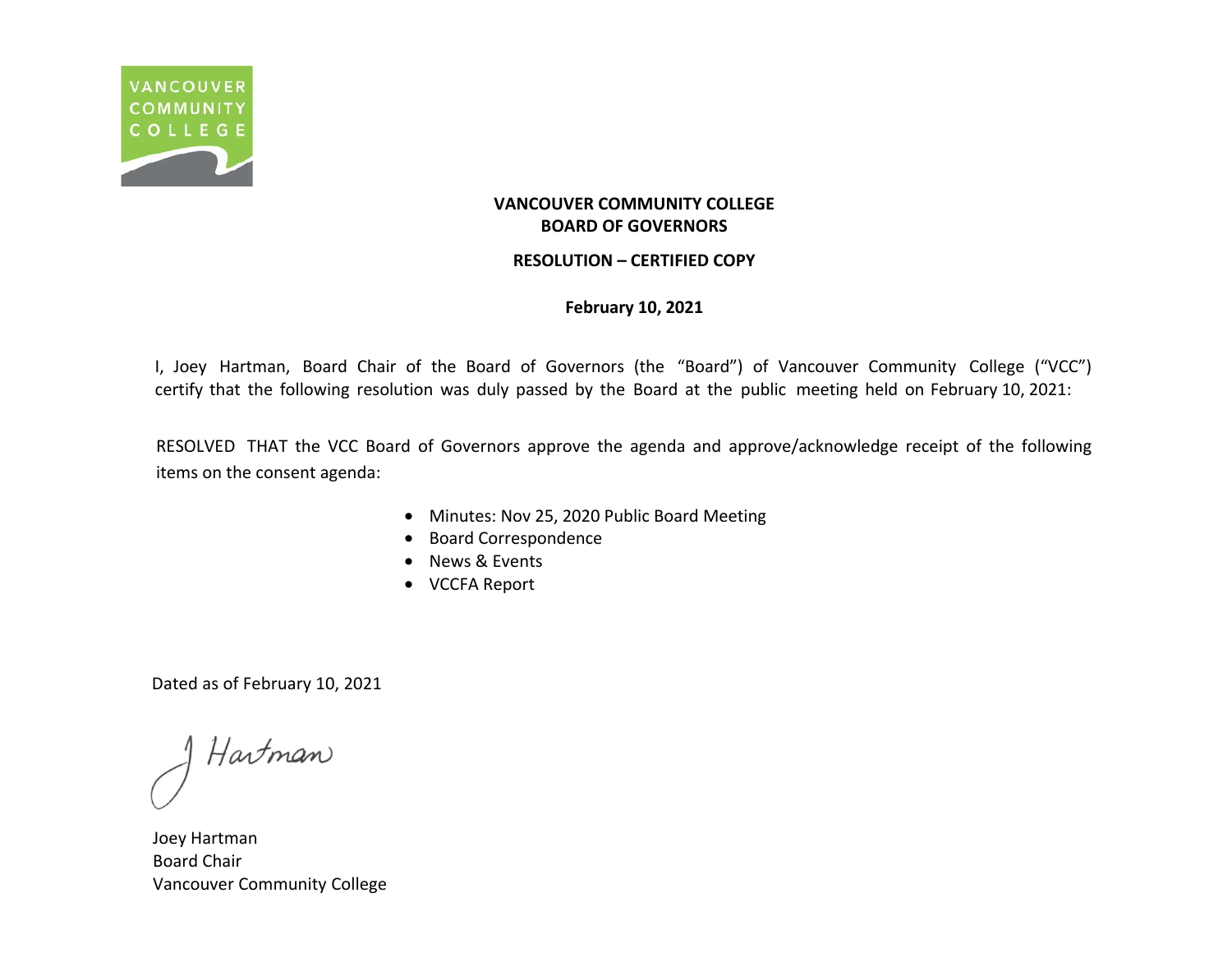

#### **RESOLUTION – CERTIFIED COPY**

#### **February 10, 2021**

I, Joey Hartman, Board Chair of the Board of Governors (the "Board") of Vancouver Community ("VCC") certify that the following resolution was duly passed by the Board at the public meeting held on February 10, 2021:

RESOLVED THAT, on the advice of Education Council, the Board of Governors approve the implementation of the Automotive Collision and Refinishing Foundation Certificate and Automotive Collision and Refinishing Foundation Certificate (E-pprentice) programs.

Hartman

Joey Hartman Board Chair Vancouver Community College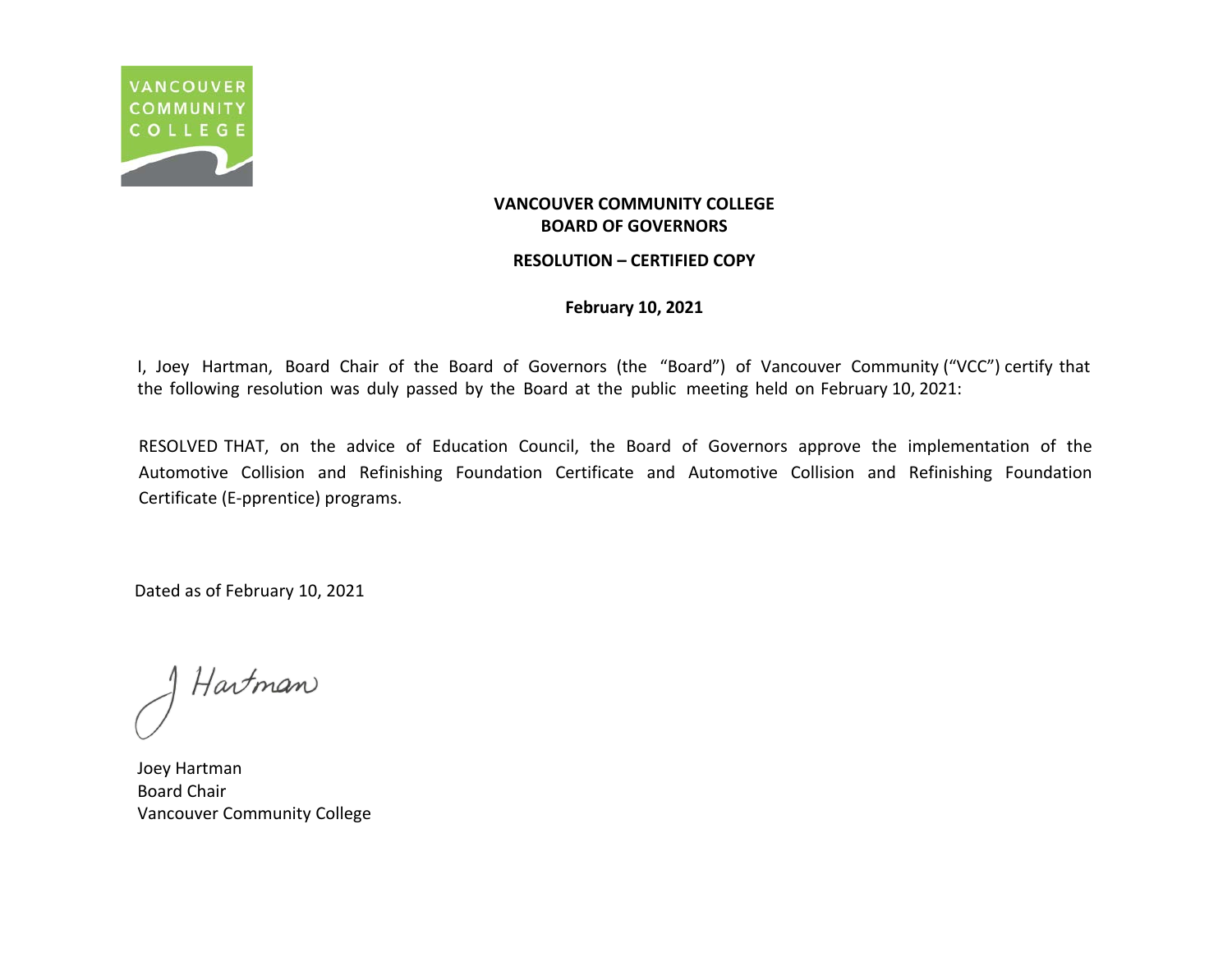

### **RESOLUTION – CERTIFIED COPY**

**February 10, 2021**

I, Joey Hartman, Board Chair of the Board of Governors (the "Board") of Vancouver Community College ("VCC") certify that the following resolution was duly passed by the Board at the public meeting held on February 10, 2021:

RESOLVED THAT, on the recommendation of the Finance and Audit Committee, the Board of Governors approve tuition of \$12,600 (\$210 per credit) for the following new programs, effective September 1, 2021:

- **Marketing Technology Diploma**
- **Accounting Diploma**

Hartman

Joey Hartman Board Chair Vancouver Community College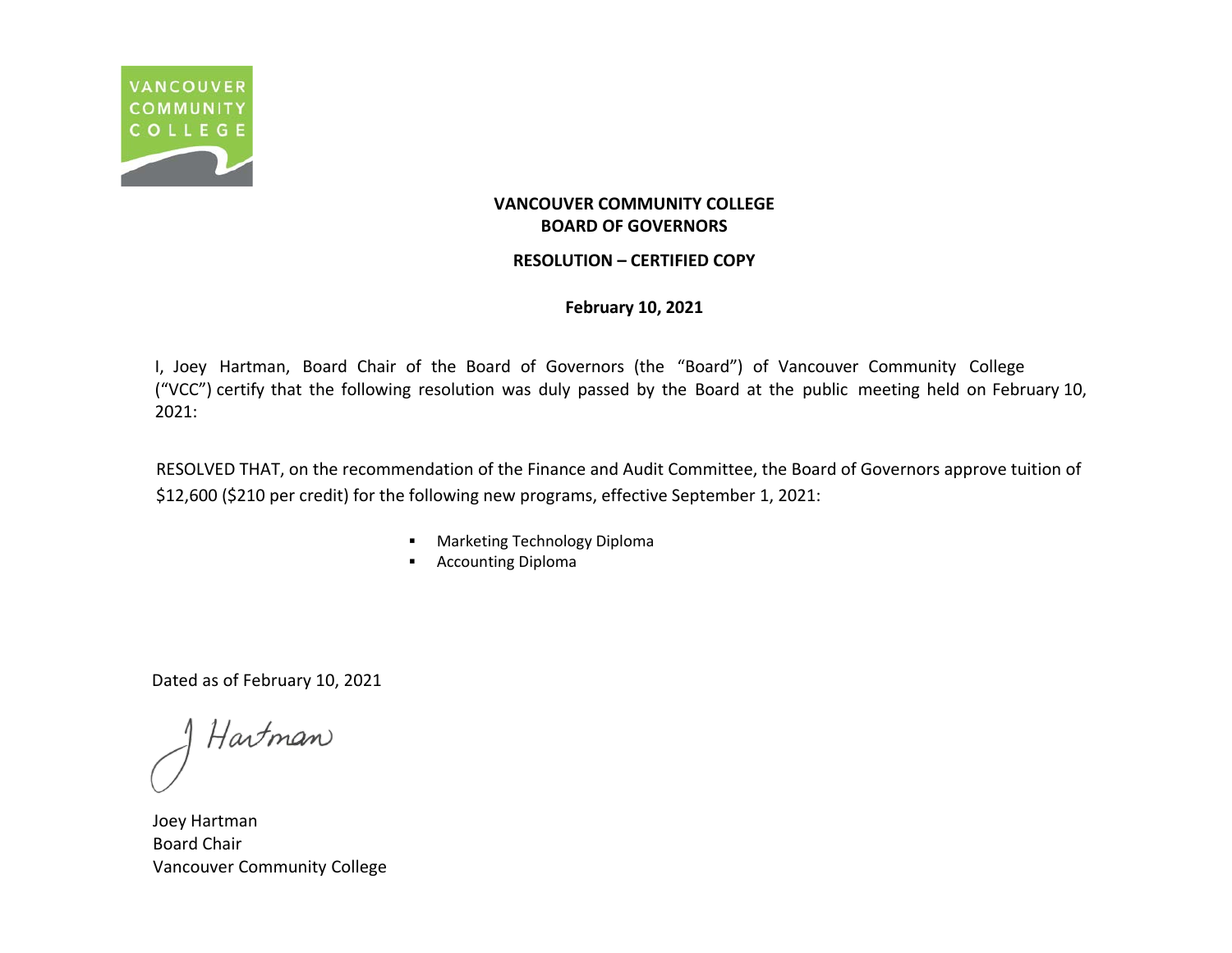

#### **RESOLUTION – CERTIFIED COPY**

**February 10, 2021**

I, Joey Hartman, Board Chair of the Board of Governors (the "Board") of Vancouver Community College ("VCC") certify that the following resolution was duly passed by the Board at the public meeting held on February 10, 2021:

RESOLVED THAT, on the recommendation of the Governance Committee, the Board of Governors approve revisions to C.3.10 Educational Affiliations policy and procedures (formerly Affiliation Agreements (Education)) Policy and Procedures.

Hartman

Joey Hartman Board Chair Vancouver Community College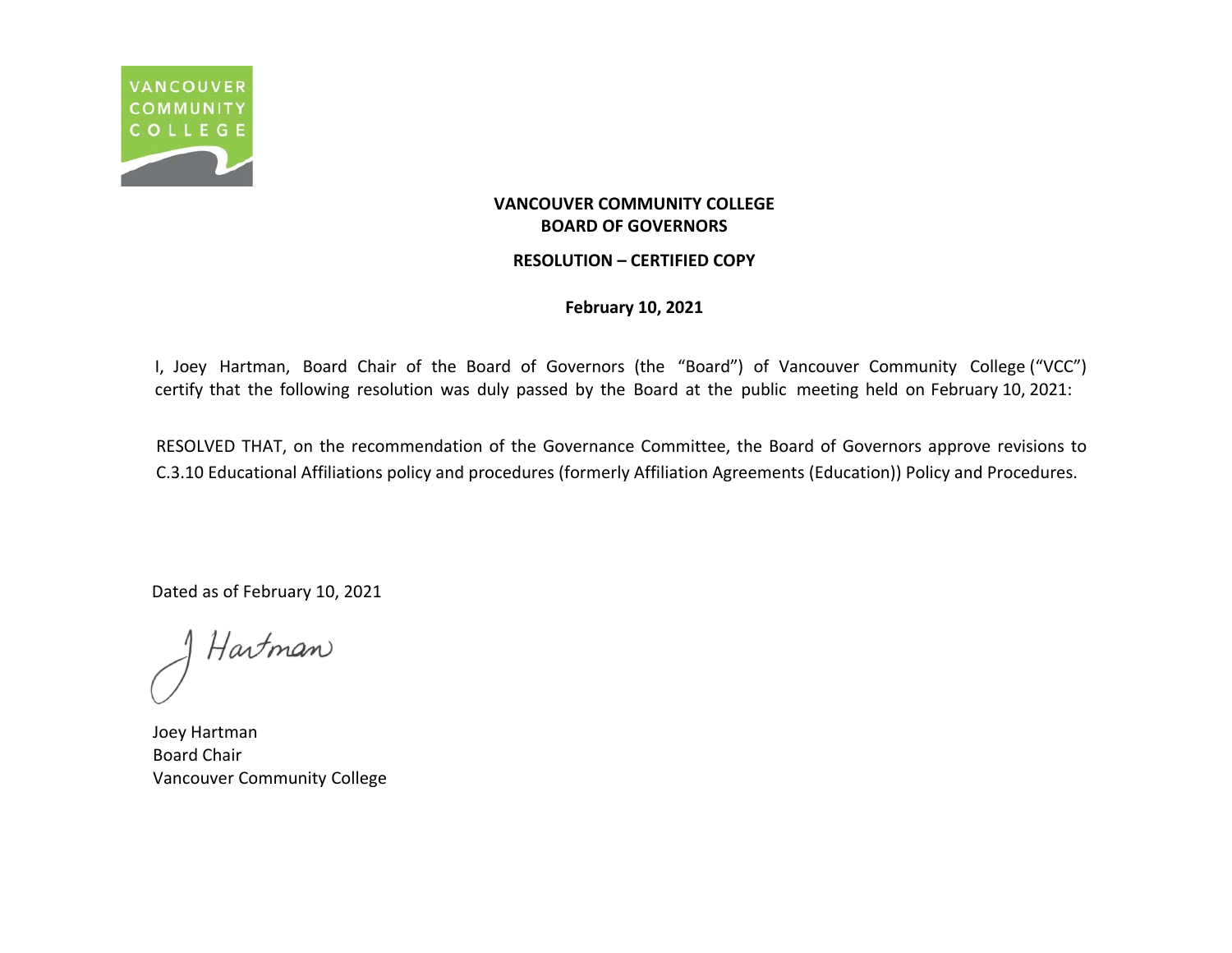

#### **RESOLUTION – CERTIFIED COPY**

### **February 10, 2021**

I, Joey Hartman, Board Chair of the Board of Governors (the "Board") of Vancouver Community College ("VCC") certify that the following resolution was duly passed by the Board at the public meeting held on February 10, 2021:

RESOLVED THAT, on the recommendation of the Governance Committee, the Board of Governors approve the following revision to A.3.10 Sexual Violence and Misconduct Procedures:

> **Reintroduce Article 31: In the course of the investigation, the Person Accused/Respondent will be** provided all relevant information, data, and evidence regarding the complaint and will be given an opportunity to respond in full.

Hartman

Joey Hartman Board Chair Vancouver Community College